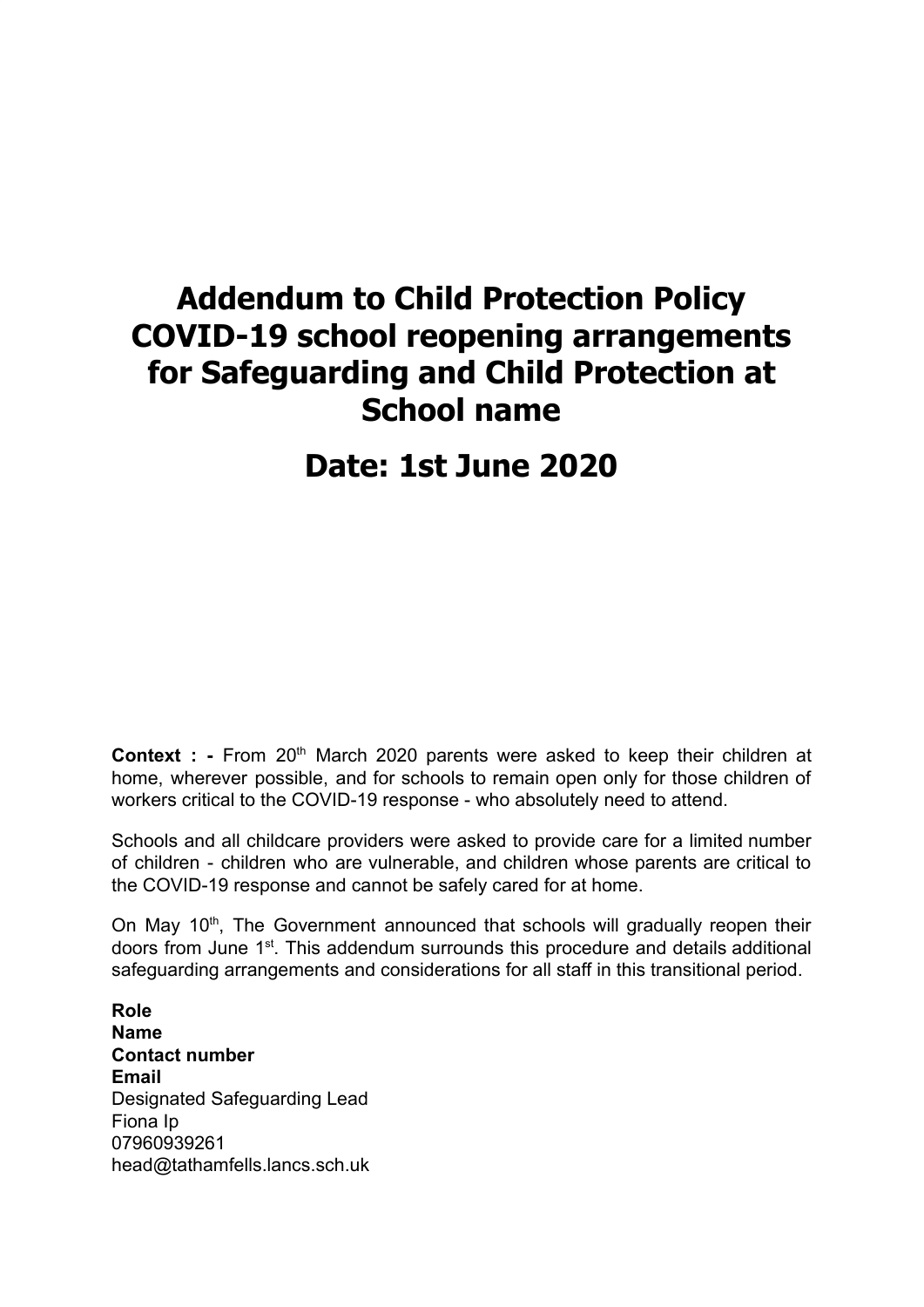Deputy Designated Safeguarding Lead/s Lisa I'Anson 01524261441 lisaianson@tathamfells.lancs.sch.uk **Headteacher** 

Fiona Ip 07960939261 head@tathamfells.lancs.sch.uk Chair of Governors Helen Wilkinson 07955060226 h.wilkinson@tathamfells.lancs.sch.uk Safeguarding Governor Helen Wilkinson 07955060226 h.wilkinson@tathamfells.lancs.sch.uk

School will ensure that's all staff are aware that **anybody** can make a referral:- **MASH** - 0300 123 6720 – **Emergency Duty Team** - – (Out of hours) 0300 123 6722

**LADO-** 01772 536694 **School Safeguarding Helpline** – 01772 531196

#### **Identifying and addressing any new safeguarding or welfare concerns and managing ongoing concerns**

School staff, volunteers or all stakeholders may identify safeguarding concerns about individual children as they see them in person following partial school closures. Tatham Fells CE Primary recognises that all safeguarding concerns must be reported and acted upon immediately, including new concerns when children are returning.

The DSL or Deputy DSL will be given the resources and time that enable them to fulfil the role effectively, supporting staff and children with any new concerns. If there are special working arrangements in regards to the DSL or Deputies, Tatham Fells CE Primary, will ensure that all staff are made aware of such arrangements. Tatham Fells CE Primary will ensure all staff are aware of important numbers and understand that anybody can make a referral.

Tatham Fells CE Primary recognises the importance that all safeguarding and welfare records held on individual children remain accurate. It is in the best interests of the child, that home and school communicate, to ensure that school is aware of any changes regarding welfare, health and wellbeing.

We recognise the continued importance for school and college staff to work with and support children's social workers, the local authority virtual school head for looked-after and previously looked-after children and any other relevant safeguarding and welfare partners. It is a priority that school will act upon any updated advice received from the local authority regarding children with education, health and care plans, the LADO and children's social care, reporting mechanisms,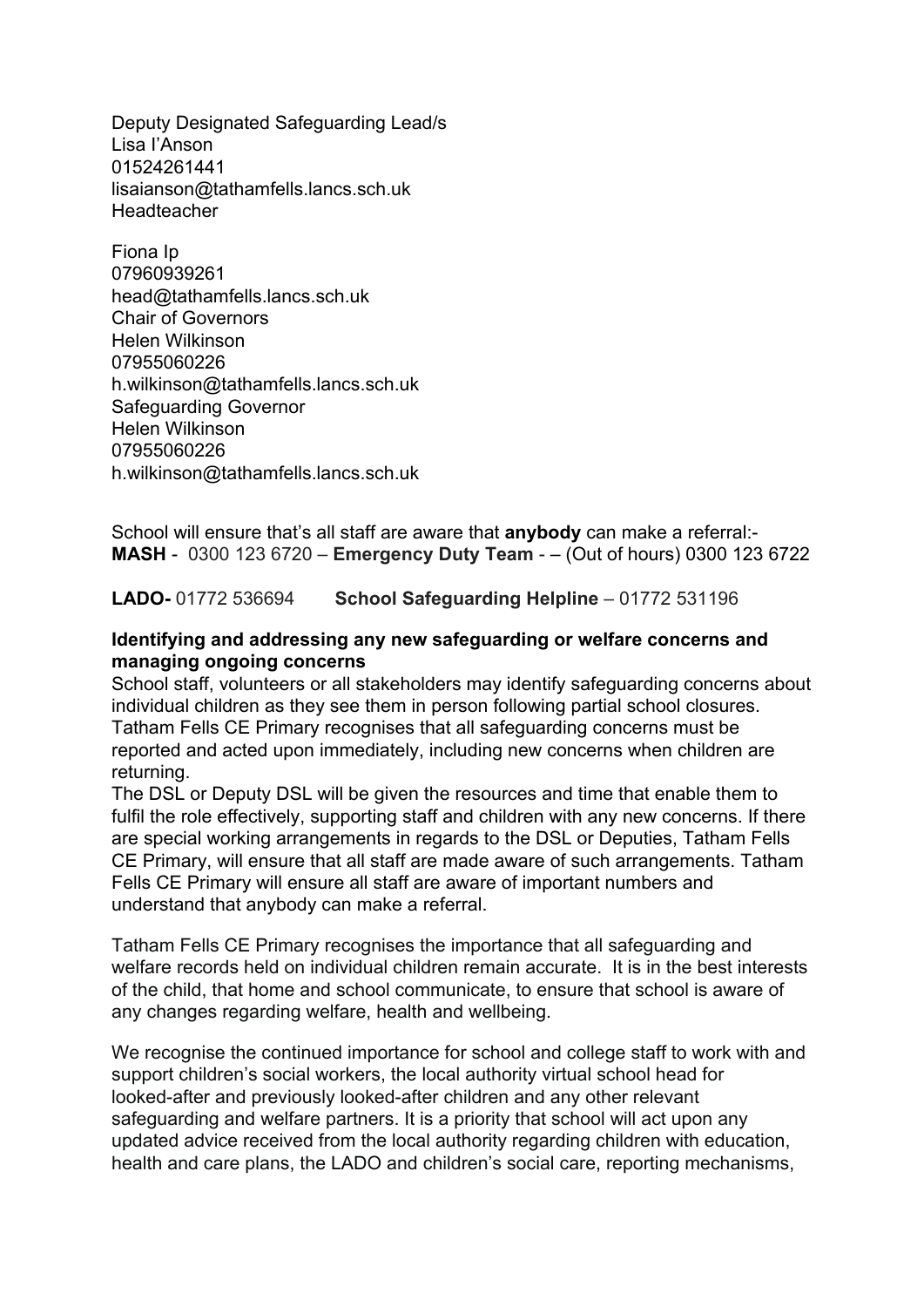referral thresholds. School will continue to input into the local arrangements working alongside partner agencies.

## **Managing Allegations against adults**

Staff will continue to follow principles and guidance as in KCSIE Part 4 in view of reporting or acting upon any concerns surrounding an adult or volunteer who may pose a safeguarding risk to children. Tatham Fells CE Primary will ensure that all staff are aware of reporting processes. (add specifics if appropriate)

#### **Peer on Peer Abuse**

Tatham Fells CE Primary recognises that in cases of peer on peer sexual abuse or sexual violence, the principles of KCSIE 2019 Section 5 should be followed but a revised process may be required for managing any report of such abuse and supporting victims, given the different circumstances schools and colleges are operating in. These circumstances should be taken into account when planning or revising any risk assessments.

### **Children who are not yet returning to school**

Tatham Fells CE Primary/ pastoral team / DSL will provide support to teachers and staff to ensure that contact is maintained with children (and their families) who are not yet returning to school. Staff will try (where possible) to speak directly to children to help identify any concerns.School name and its DSL will work closely with all stakeholders to maximise the effectiveness of any communication plan.

School name recognises that school is a protective factor for children and young people, and the current circumstances, can affect the mental health of pupils and their parents/carers. Teachers at school name will to be aware of this in setting expectations of pupils' work where they are at home.

School will continue to ensure a safe online environment for those who remain at home. We will continue to ensure that appropriate filters and monitoring systems are in place to protect children when they are online on the school systems. (Personalise?)

All staff who interact with children, including online, will remain vigilant and continue to look out for signs a child may be at risk. Any such concerns should be escalated and reported.

#### **Supporting Vulnerable children**

For vulnerable children, attendance is expected, where it is appropriate for them to do so. (This may be following individualised risk assessments for children with an EHC Plan.) We will continue to liaise with, and notify social workers if a child is absent from school. Where children with a social worker do not attend when expected, school will follow this up by contacting a parent or carer.

#### **Safer Recruitment, Staff movement & Staff training**

In the recruiting of new staff, Tatham Fells CE Primary will continue to follow the relevant safer recruitment processes as detailed in KCSIE 2019 Part 3.

Where Tatham Fells CE Primary are utilising volunteers, we will continue to follow the checking and risk assessment process as set out in paragraphs 167 to 172 of